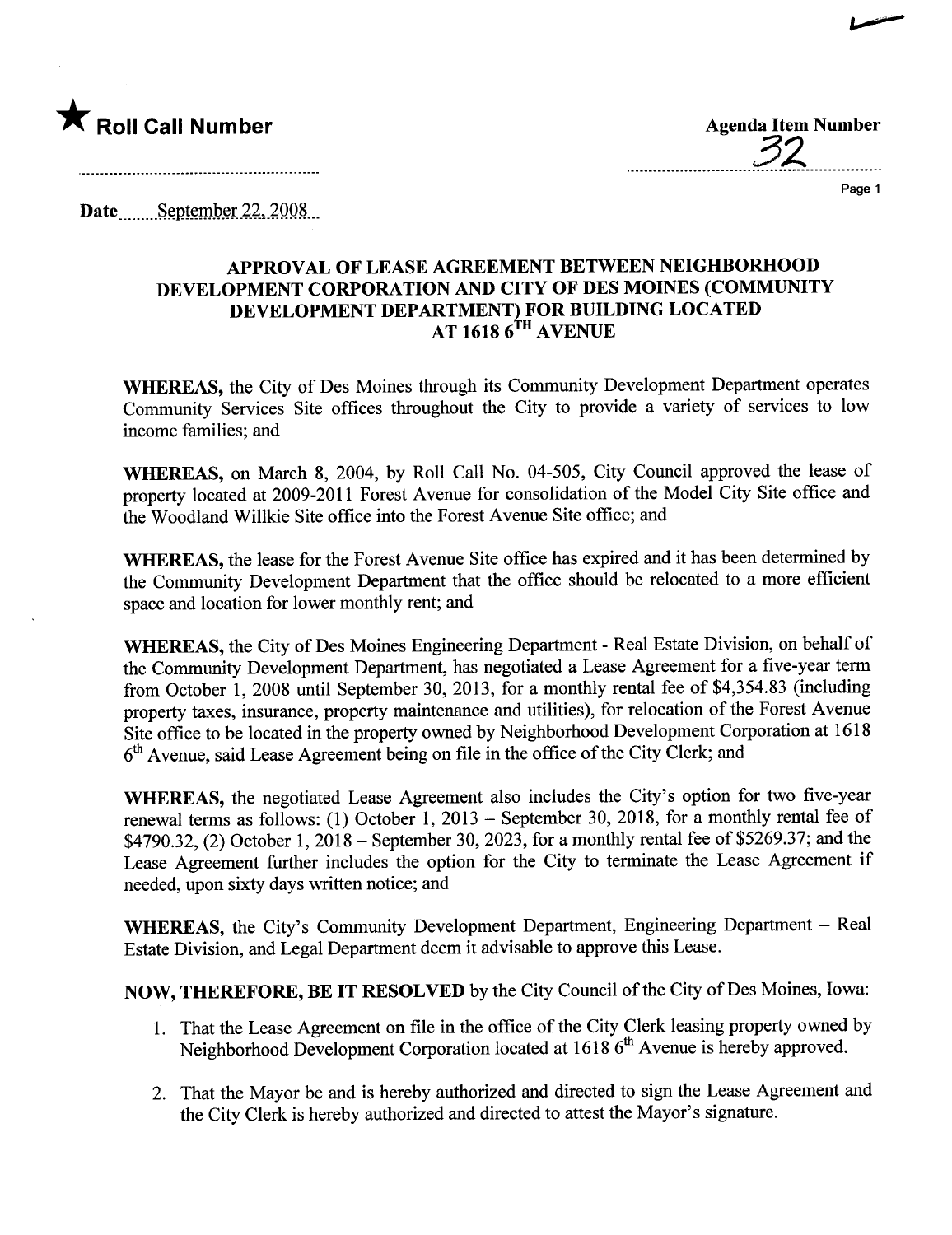

Date September 22, 2008

A Roll Call Number Agenda Item Number<br>Agenda Item Number 32

Page 2

(Council Communication  $0$ <sup>8 -</sup> S\$5)

Moved by to adopt.

APPROVED AS TO FORM:

Glenna K. hank

Assistant City Attorney

| <b>COUNCIL ACTION</b> | <b>YEAS</b>     | <b>NAYS</b> | <b>PASS</b> | <b>ABSENT</b> | <b>CERTIFICATE</b>                                                                                                                                                                                                                                                                                                         |
|-----------------------|-----------------|-------------|-------------|---------------|----------------------------------------------------------------------------------------------------------------------------------------------------------------------------------------------------------------------------------------------------------------------------------------------------------------------------|
| <b>COWNIE</b>         |                 |             |             |               | I, DIANE RAUH, City Clerk of said City hereby<br>certify that at a meeting of the City Council of<br>said City of Des Moines, held on the above date,<br>among other proceedings the above was adopted.<br>IN WITNESS WHEREOF, I have hereunto set my<br>hand and affixed my seal the day and year first<br>above written. |
| <b>COLEMAN</b>        |                 |             |             |               |                                                                                                                                                                                                                                                                                                                            |
| <b>HENSLEY</b>        |                 |             |             |               |                                                                                                                                                                                                                                                                                                                            |
| <b>KIERNAN</b>        |                 |             |             |               |                                                                                                                                                                                                                                                                                                                            |
| <b>MAHAFFEY</b>       |                 |             |             |               |                                                                                                                                                                                                                                                                                                                            |
| <b>MEYER</b>          |                 |             |             |               |                                                                                                                                                                                                                                                                                                                            |
| <b>VLASSIS</b>        |                 |             |             |               |                                                                                                                                                                                                                                                                                                                            |
| <b>TOTAL</b>          |                 |             |             |               |                                                                                                                                                                                                                                                                                                                            |
| <b>MOTION CARRIED</b> | <b>APPROVED</b> |             |             |               |                                                                                                                                                                                                                                                                                                                            |
| <b>Mayor</b>          |                 |             |             |               | City Clerk                                                                                                                                                                                                                                                                                                                 |